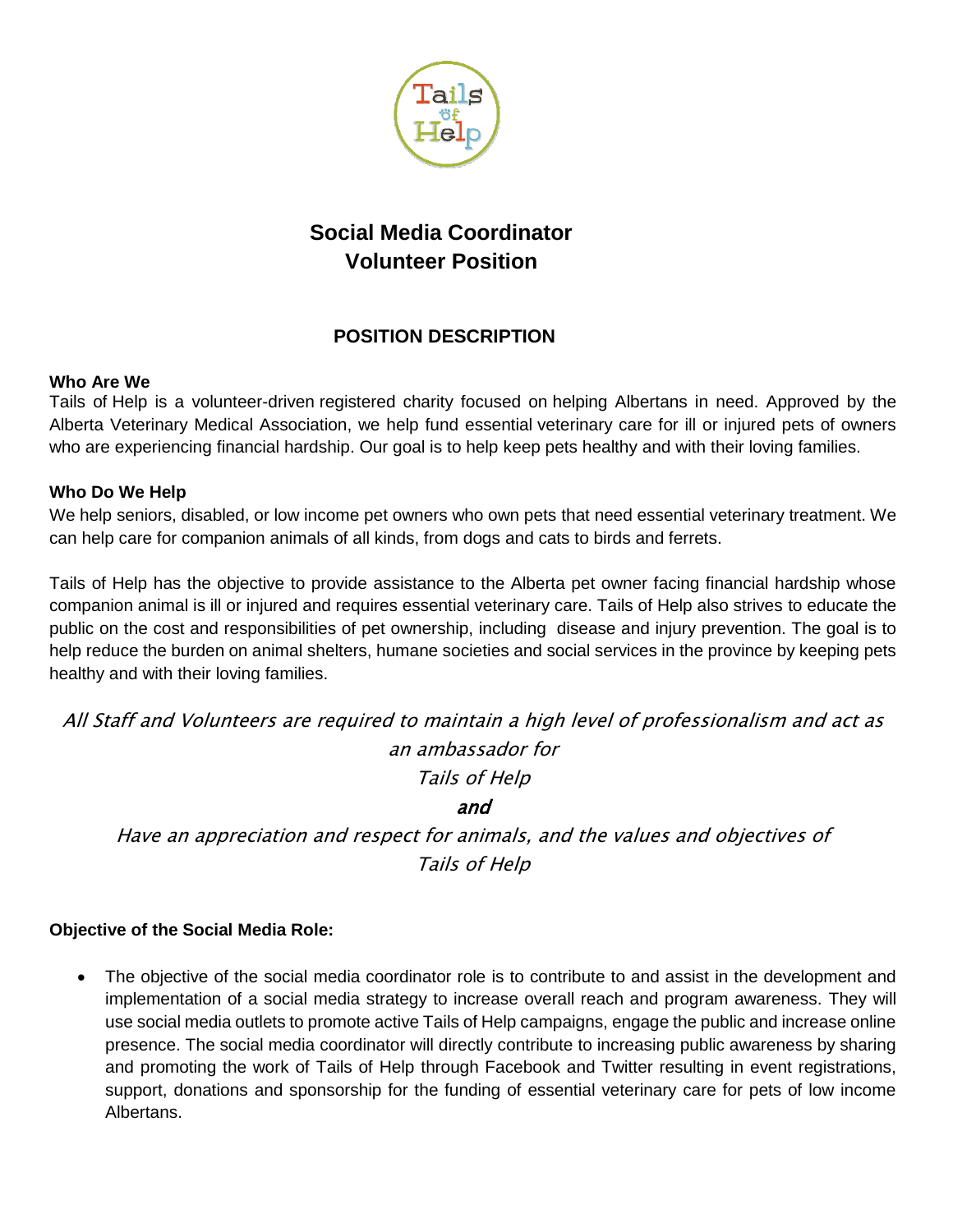#### **Duties, Responsibilities & Skills:**

- The social media coordinator will assist in the Identification of key online channels for Tails of Help to establish a strong online presence
- Assist in the development of a social media strategy to support the organization's campaigns and fundraising activities, and establish targets for increasing online reach
- Post regular updates to Tails of Help's social media outlets, including news articles, blog posts, press releases, fundraising appeals, and any other promotional items
- Monitor activity and user interactions for all social media outlets
- Adapt general Tails of Help campaign messaging for the different outlet-specific audiences
- Qualifications and/or experience using key social media outlets Facebook, Twitter, (and others)
- Strong writing and editing skills, with strong attention to detail
- Ability to use online tools to engage the public, donors, and corporate partners
- Outgoing, enthusiastic and creative
- Works well independently and as part of a team
- Has strong and broad social media networks and connections

#### **Time Requirements:**

- This is a volunteer position and hours are flexible.
- This position requires a minimum 6 month commitment for an average of approximately 7 hours/week

## **Orientation & Training:**

- Information/orientation sessions include Tails of Help information, purpose and mandate of the organization.
- Monthly Communications Team meetings and regular contact with the Communications Director
- Support from the organization, Executive Director, committee(s), peers and Board

#### **Benefits:**

- Assist Tails of Help to achieve our objectives keeping pets healthy and with their loving families
- An opportunity to assist in the development and promotion of events for a growing charitable animal welfare organization
- This position provides valuable experience for individuals and/or students in Communications and Non-Profit Management
- An opportunity to develop practical and measurable social media and public relation skills and experience
- An opportunity to meet and interact with new people and participate in annual events
- An opportunity to work with and interact with peers, veterinarian staff, volunteers, public and pet owners.
- Reference letter

#### **Screening may include all or some of the following:**

- Application
- Information/Orientation Session
- Interview
- Reference checks
- Successful completion of a Police Check

#### **Reports to:**

Communications Director & Vice President of the Board, Tails of Help